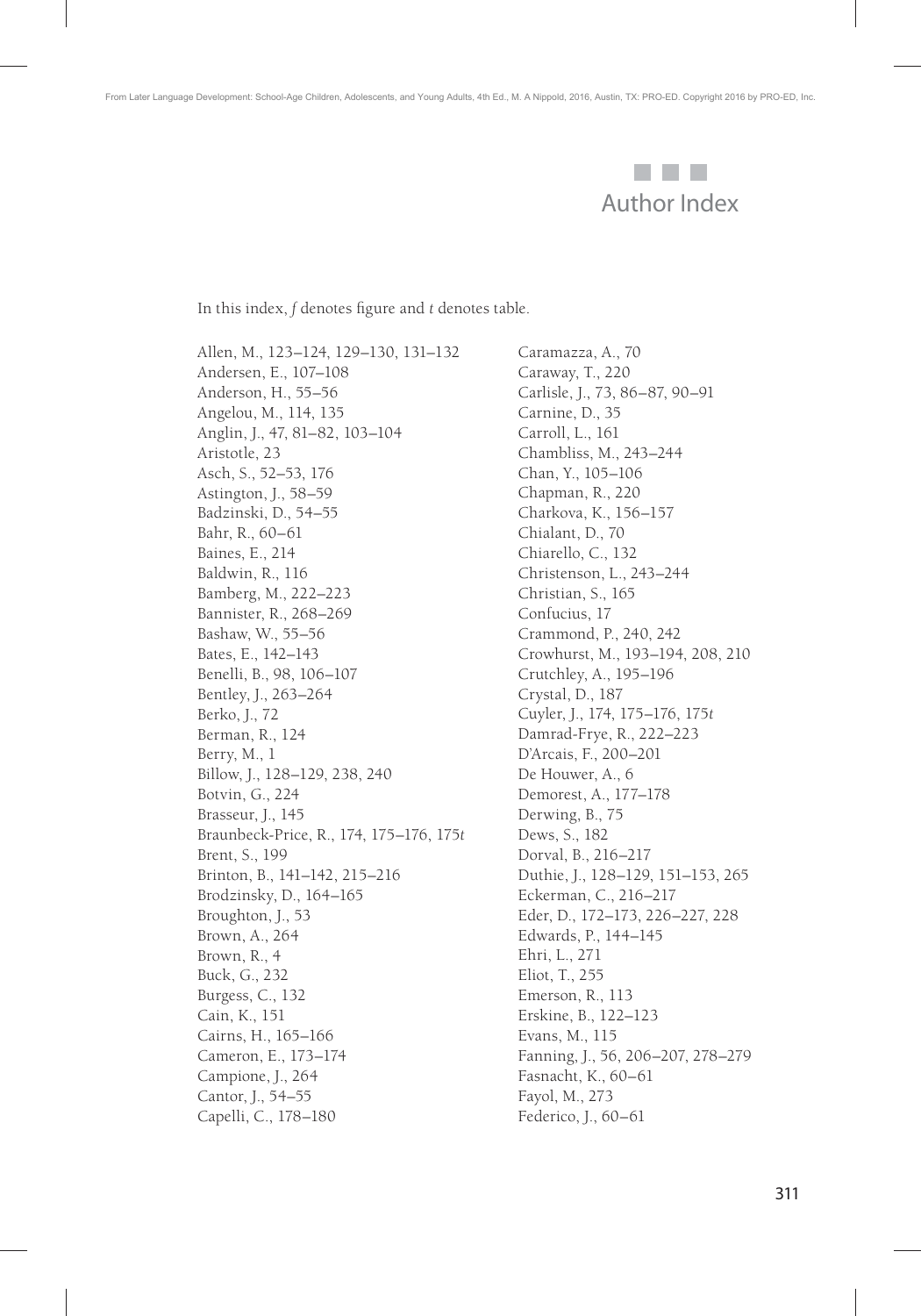## $312...$  Author Index

Felton, M., 218-219 Ferrara, R., 264 Ferrier, J., 231 Feuer, V., 164-165 Fivush, R., 224 Flexner, S., 39 Franklin, B., 231 Frantz-Kaspar, M., 191-193, 210 Fujiki, M., 141-142, 215-216 Fusté-Herrmann, B., 60-61 Gamble, D., 115 Genesee, F., 6, 8, 9 Geva, E., 200 Gibbs, R., 145-147, 155, 180 Gilbert, M., 165 Gildea, P., 40 Gleason, T., 263-264 Glenn, C., 222 Goetz, E., 125 Gombert, J., 12 Gordon, A., 61-62 Goswami, U., 259 Green, L., 89 Greenbaum, S., 237 Gutierrez-Clellen, V., 190-191 Halliday, M., 207-208 Haq, F., 125-126, 132 Harris, J., 150 Hasan, R., 207-208 Hayward-Mayhew, C., 240, 242 Hesketh, L., 237-238 Hoag, L., 168, 169 Hoffner, C., 54-55 Hofstetter, R., 190-191 Horibe, F., 167-168, 168t Howe, C., 214 Hoyle, S., 209, 210 Hung, P-F., 153-154 Jenkins, J., 47, 77, 85 Jimenez, B., 145 Johnson, C., 103, 104-105, 216 Jones, D., 244-245 Jones, N., 72-73 Katz, E., 199 Kealy, W., 125 Keenan, T., 181 Keil, F., 117

Kempler, D., 142-143 Kendall, J., 50-52 Kernan, K., 223 Kessel, F., 162-163 Kessey, K., x Kikas, E., 98-99 Kirsch, D., 118-119, 123-124, 129-130,  $131 - 132$ Klecan-Aker, J., 220 Klingner, J., 35 Knisely, E., 50-52 Kuhn, D., 218-219 Lamb, M., 9 Lamont, H., 232 Larsen, J., 82-84, 265 Leadholm, B., 191, 192t, 210 Lee, E., 191 Lenneberg, E., 3-4, 10 Leona, M., 155 Levin, I., 74 Liles, B., 225-226 Litowitz, B., 98 Llanes, A., 8 Lloyd, P., 234-236 Loban, W., 189-190, 189t Luce, T., 116 Mackey, T., 141-142 MacLachlan, B., 220 Mahony, D., 87-89, 170, 171 Mann, V., 88-89, 170, 171 Mansfield,, 238, 240 Mansfield, T., 128-129 Marchman, V., 142-143 Marinellie, S., 104-106 Martin, S., 122-123, 143-144, 145 Mason, J., 50-52 McClure, E., 198, 200 McCutchen,, 270-271 McCutchen, D., 243 McDade, H., 191 McGhee-Bidlack, B., 99, 100 Mentis, M., 226 Miller, G., 40 Miller, J., 191, 192t, 210 Milosky, L., 180 Mitchell, C., 263-264 Monet, C., 255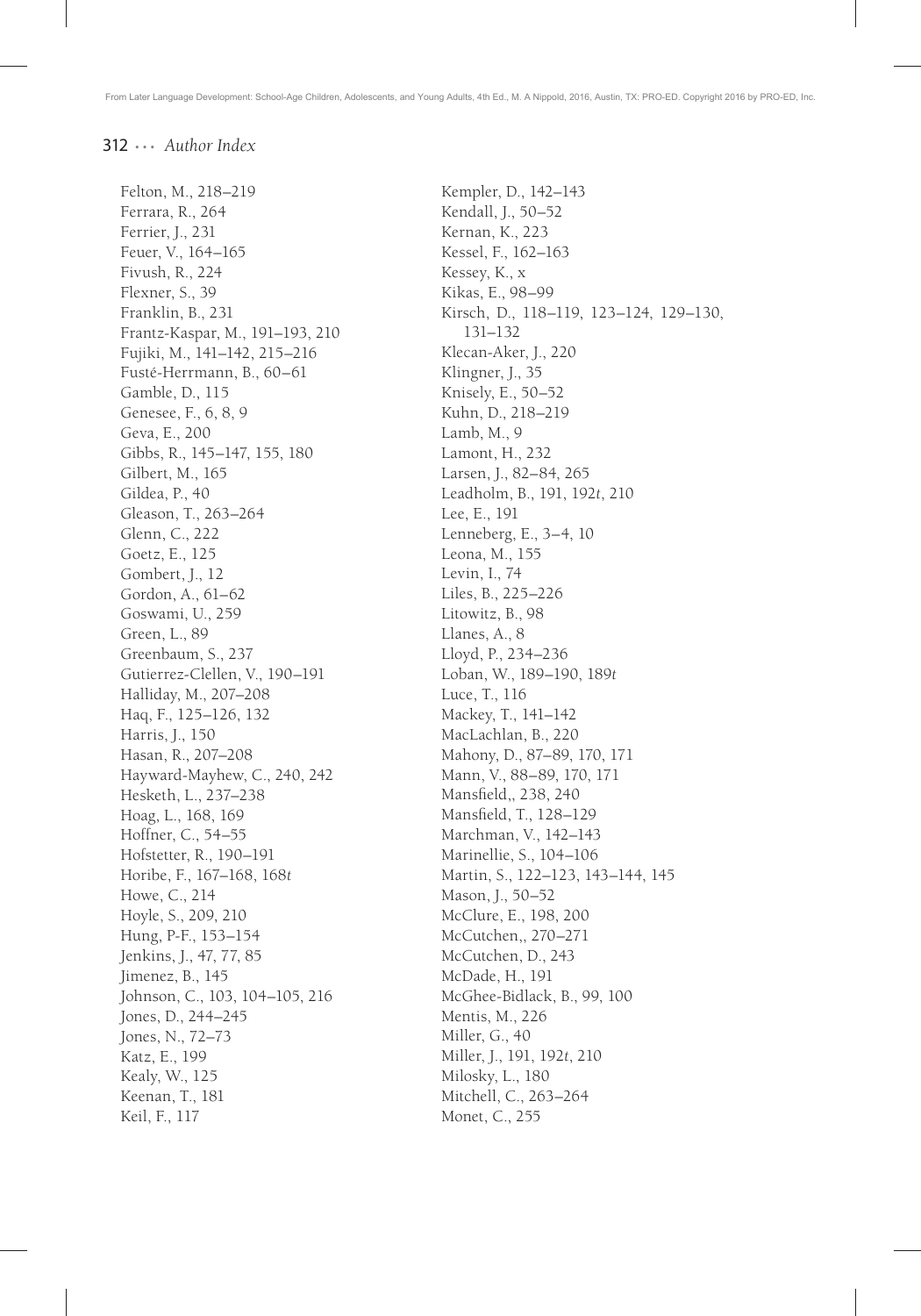*Author Index* ... 313

Moran, C., 130, 150–151 Muñoz, C., 8 Muus, L., 168, 169 Nagy, W., 47, 78–80, 85 Narvaez, D., 263–264 Nelsen, E., 156, 157 Nelson, N., 36, 275–276 Nerlove, H., 52–53, 176 Neville, H., 7–8 Nippold, M., 36, 56–58, 61, 82–84, 100– 101, 119, 122–133, 136, 143–144, 145, 147–149, 150–153, 154, 174, 175–176, 175*t*, 191–193, 204–207, 210, 211, 236–242, 239*f*, 241*f*, 245–248, 247*f*, 258–259, 265, 276, 278–279 Nomanbhoy, D., 73 Olson, D., 58–59 Owens, J., 164–165 Pacton, S., 273 Paivio, A., 125 Palermo, D., 117, 118–119 Palincsar, A., 264 Parker, C., 243–244 Perera, K., 209–210 Perry, F., 232 Peters, B., 248 Picasso, P., 255 Piche, G., 193, 208 Pilon, R., 163–164 Pinker, S., 6 Plato, 231 Power, R., 132–133 Preece, A., 220 Prinz, P., 142 Qualls, C., 145, 150 Quigley, K., 181 Quirk, R., 237 Ravid, D., 57, 124 Rawlins, W., 218 Read, S., 244–245 Readence, J., 116 Redfern, W., 139 Reeve, R., 264 Resnick, D., 121–122 Rifkin, B., 119 Robertson, J., 199–200 Robinson, J., 158

Rosenbaum, E., 156, 157 Roth, F., 224–225 Rudzinski, M., 147–149 Ryan, E., 200 Sadoski, M., 100, 125 Sanford, S., 172–173 Scarborough-Franks, L., 76–77 Schecter, B., 53 Schlisselberg, G., 165–166 Schober-Peterson, D., 216 Scholnick, E., 201–202 Schwarz, I., 130, 133–134, 150–151 Scott, C., 36, 194, 226, 247*f* Scoville, R., 61–62 Seuss, Dr., 257 Shultz, T., 163–164, 167–169, 168*t*, 169*t* Silliman, E., 60–61 Siltanen, S., 116–117 Singson, M., 88–89 Skwarchuk, S., 103–104 Smith, T., 191 Socrates, 231 Spector, C., 171–172, 171*t* Spekman, N., 224–225 Spilich, G., 242–243 Spreckels, J., 228 Steffani, S., 204–205 Steffensen, M., 198 Stein, N., 222 Sternberg, R., 119 Stokes, S., 194 Sullivan, M., 119 Sun, L., 56–58, 61, 276 Sutton-Smith, B., 224 Taylor, C., 132–133, 149 Templeton, S., 76–77, 272 Turkstra, L., 217–218 Tyler, A., 78–80, 85 Uhden, L., 133–134 Underwood, M., 218 Van Lancker, D., 142–143 Van Meter, A., 275–276 Vaughn, S., 35 Vermeer, A., 43, 45 Vesonder, G., 242–243 Voss, J., 242–243 Vygotsky, L., 270